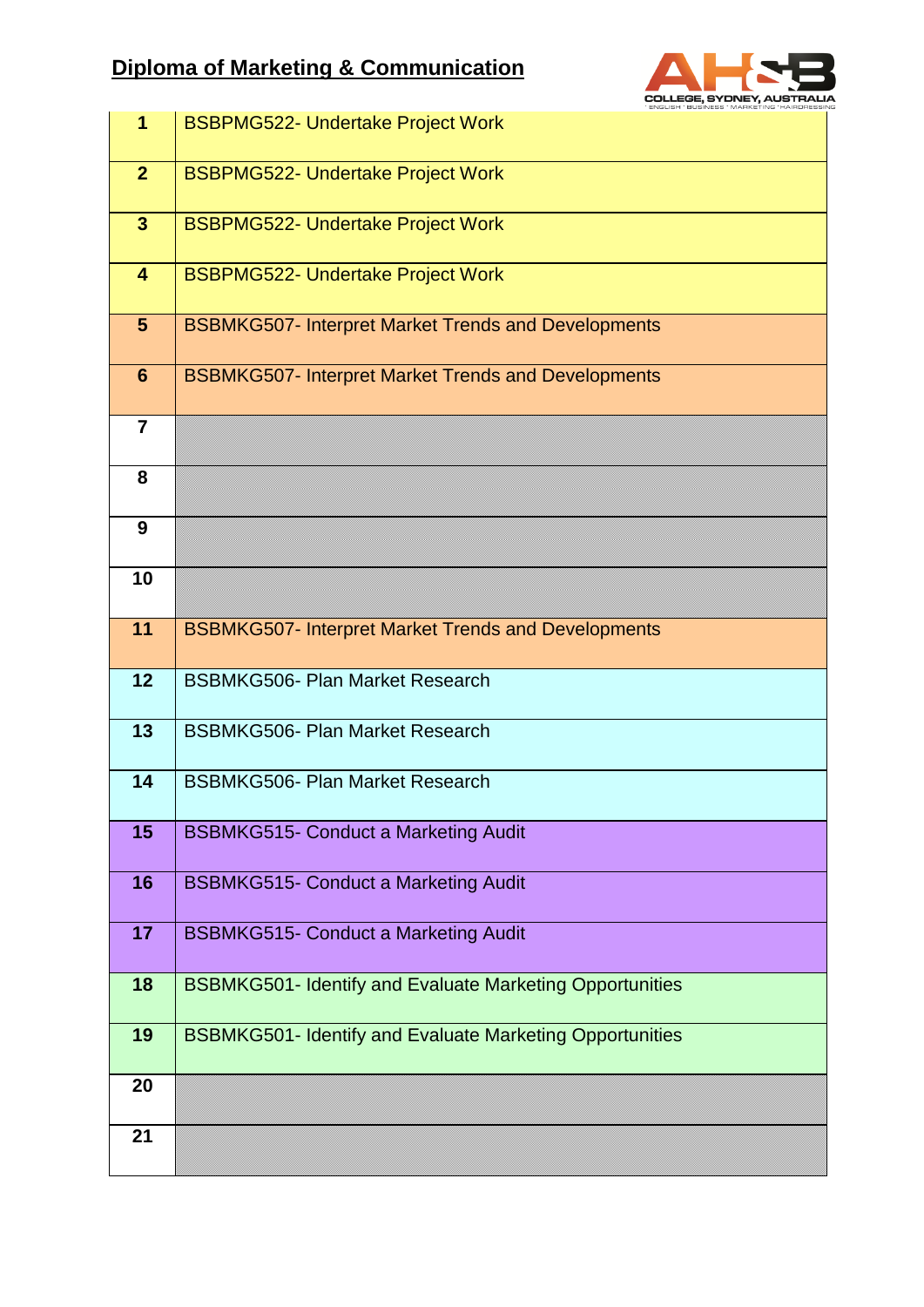

| 22 |                                                                             |
|----|-----------------------------------------------------------------------------|
| 23 |                                                                             |
| 24 | <b>BSBMKG501- Identify and Evaluate Marketing Opportunities</b>             |
| 25 | BSBMKG502- Establish and Adjust the Marketing Mix                           |
| 26 | BSBMKG502- Establish and Adjust the Marketing Mix                           |
| 27 | BSBMKG502- Establish and Adjust the Marketing Mix                           |
| 28 | <b>BSBMKG514- Implement and Monitor Marketing Activities</b>                |
| 29 | <b>BSBMKG514- Implement and Monitor Marketing Activities</b>                |
| 30 | <b>BSBMKG514- Implement and Monitor Marketing Activities</b>                |
| 31 | <b>BSBFIM501- Manage Budgets and Financial Plans</b>                        |
| 32 | <b>BSBFIM501- Manage Budgets and Financial Plans</b>                        |
| 33 | <b>BSBFIM501- Manage Budgets and Financial Plans</b>                        |
| 34 |                                                                             |
| 35 |                                                                             |
| 36 |                                                                             |
| 37 |                                                                             |
| 38 | <b>BSBMKG508- Plan Direct Marketing Activities</b>                          |
| 39 | <b>BSBMKG508- Plan Direct Marketing Activities</b>                          |
| 40 | <b>BSBMKG508- Plan Direct Marketing Activities</b>                          |
| 41 | BSBMKG523- Design and Develop an Integrated Marketing Communication<br>Plan |
| 42 | BSBMKG523- Design and Develop an Integrated Marketing Communication<br>Plan |